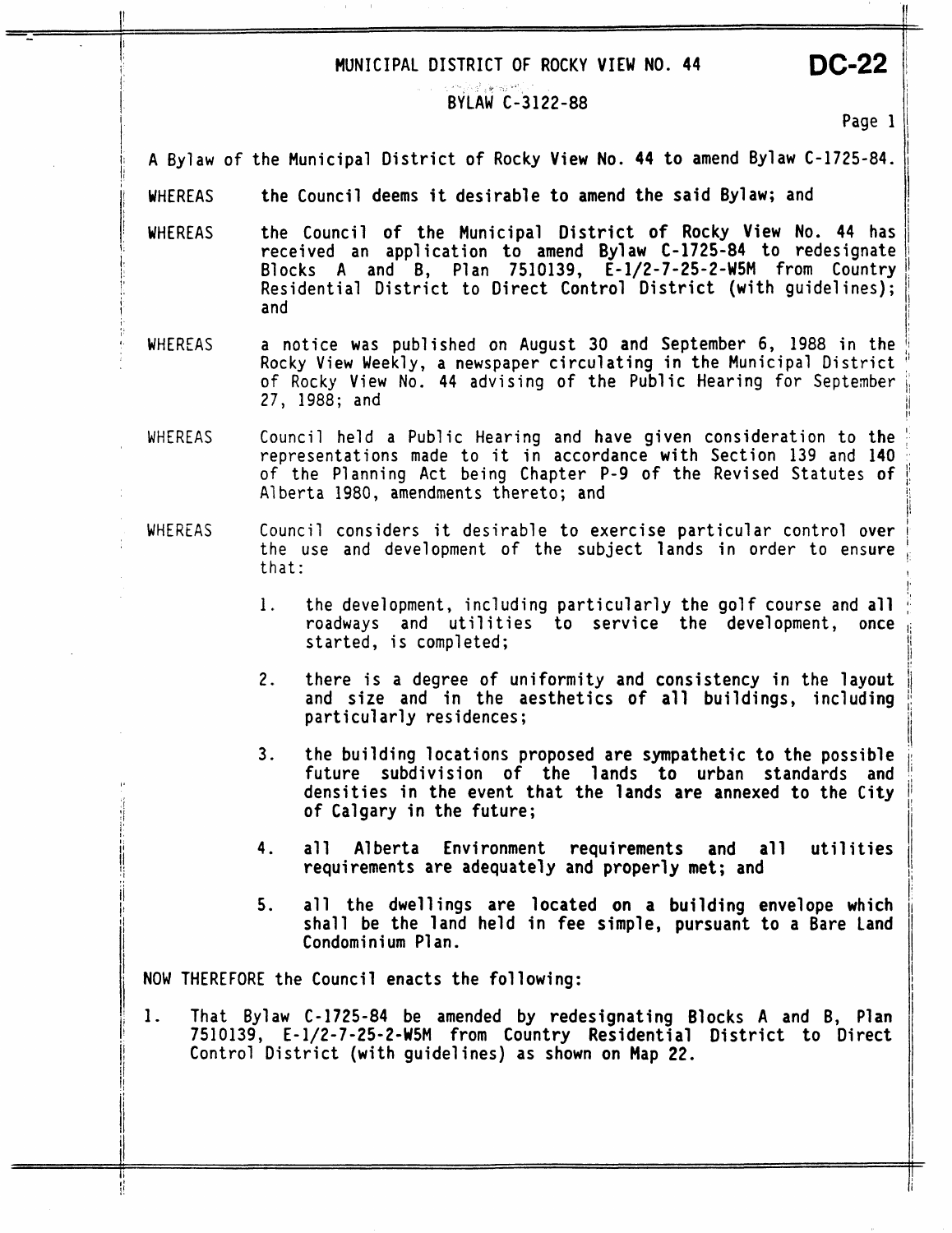## **RUNICIPAL DISTRICT OF ROCKY VIEW NO. 44** *research and the system of the system of the system of the system of the system of the system of the system of the system of the system of the system of the system of the system*

**Page** 

I:

/i

It **<sup>I</sup>**

ti

/j

II

**2. That all lands within Blocks A and B, Plan 7510139, E-1/2-7-25-2-W5M are hereby redesignated to Direct Control District, in accordance with the following guidelines:** 

#### **Land Use**

**The land uses which shall be allowed at the discretion** of **the Municipal Planning Commission having regard to compliance with the Development Guidel ines including, without limitation, concerns relative to exterior finish and roof materials, and building locations.** 

## **Discretionary Uses are as follows:**

- **Accessory buildings which are less than 10 square metres (107.64 sq.**   $ft.$
- 
- **Recreational uses such as but not limited to, tennis facilities, golf if Dweilings, single detached and semi-detached** I course, swimming pool

#### **Development Guidel ines**

- **Minimum habitable floor area, excluding basement;** 
	- (a) 140 sq.m. (1,507 sq.ft.) single storey dwelling
	- (b) **140 sq.m. (1,507 sq.ft.) split level dwelling, the total area <sup>c</sup> the two finished levels**
	- (c) 121 sq.m. (1,302.5 sq.ft.) split entry or bi-level, the main floor
		- **28 sq.m. (301.4 sq.ft.) finished lower level**
	- **(d) 150 sq.m. (1,614.6 sq.ft.) two storey dwelling, combined floor**  area<br>Maximum height of buildings
- 
- **(b)** Maximum height of buildings<br>
(a) principal building, 10 metres (32.81 ft.)<br>
(b) The contract of a set of a set of a set of a set of a set of a set of a set of a set of a set of a set of
	- (b) **accessory building, 3 metres (9.84** ft.)
- **Maximum number** of **dwelling units** 
	- **(a) Phase I (see definition below) 44 units**
	- **(b) Phase I1 (see definition below) 58 units**

### **Exterior Finish and Roof Materials**

**The exterior finish of all buildings and structures shall generally involve**  earth-tone materials utilizing predominantly brick, wood and stucco, all to **be in accordance with the requirements** *of* **the Municipal Planning Commission to be reflected in the conditlon of a development permit.** 

### **Phasing of Development**

**The project may be constructed in two phases, as follows:** 

**Phase 1 is located in Block 6, Plan 9510139, SE-1/4-7-25-2-W5M Ii Phase I1 is located in Block A, Plan 7510139, NE-1/4-7-25-2-W5M**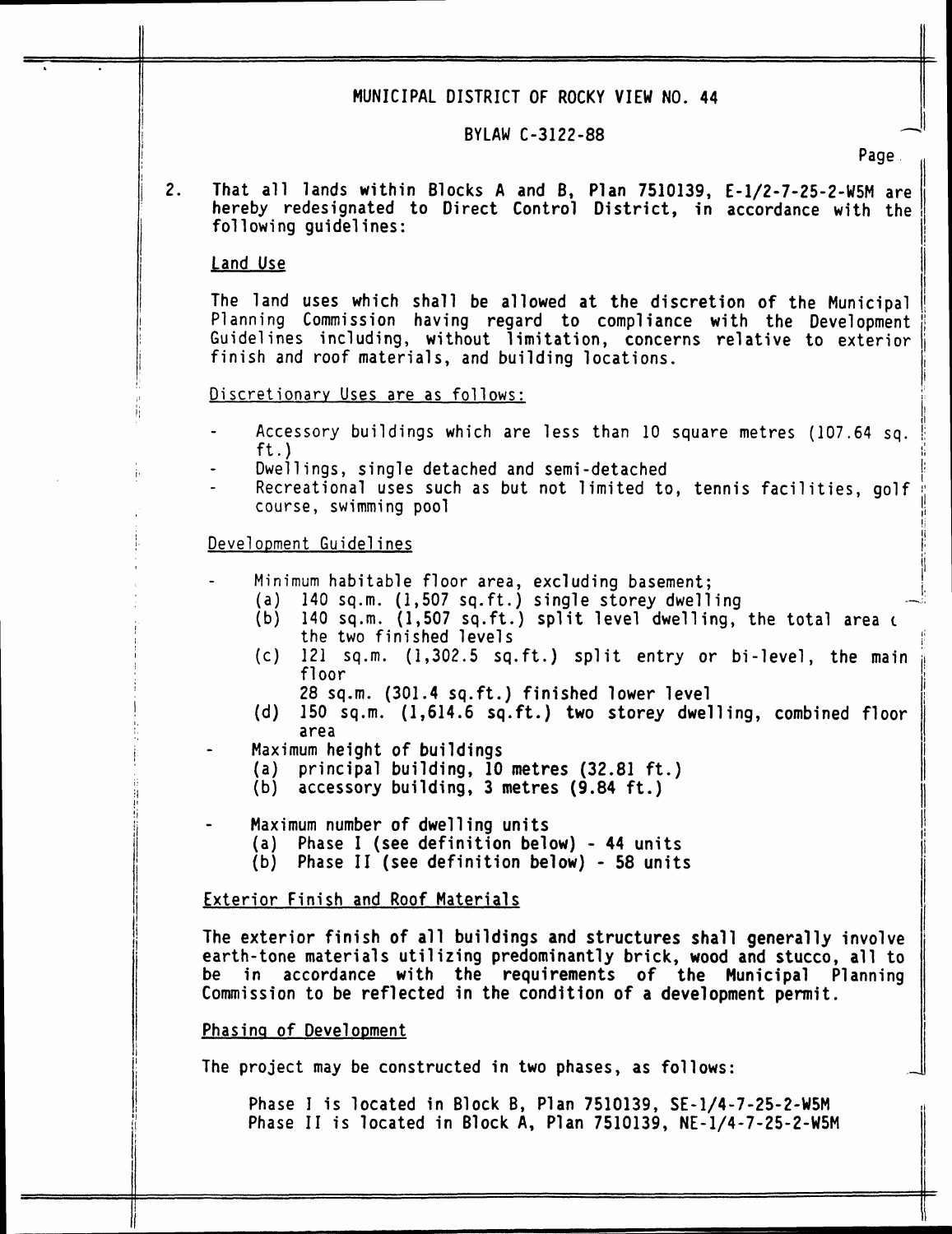#### **MUNICIPAL DISTRICT OF ROCKY VIEW NO. 44**

#### BYLAW C-3122-88

#### *<sup>8</sup>*Sidevards and Setbacks

i I

I

Building envelopes, of a minimum area of 22,000 square feet, shall be established on a plan prepared by the developer within which the dwelling units will be constructed. The building envelope boundaries shall coincide with the titled area, shall be shown on a plan of survey, and be approved by the Subdivision Approving Authority pursuant to a Bare Land Condominium Plan. The dwelling unit may be placed anywhere inside the boundaries of the building envelope, provided the dwelling unit is placed a minimum of **24**  metres (78.74 feet) from the centre line of any private or public roadway, and provided also that the building location will permit the possible future subdivision of the lands to urban standards should the lands **be**  annexed to the City of Calgary in the future.

#### Development and Permits

Development permits are required for all uses including the following, but not limited to, the dwelling units, golf course, road, parking area, and installation of water lines and systems to serve the development.

No development permits for any development on the site, nor any building permits for any residential development, shall be issued until;

- approval has been received from Alberta Environment with respect to a  $a)$ communal surface water supply to service the site and an Interim Licence to Divert and Use Water is obtained from the Water Rights ij Branch of **A1** berta Environment ; I
- $b)$ approval has been received from Alberta Environment and Alberta Labour on the type of sanitary sewer system or septic tanks and fields necessary to service each phase of development;
- all necessary easements and rights-of-way related to the supply of c) power, water, gas and sewage disposal have been received and (I registered; **I'**
- $\mathsf{d}$ ) a development permit is applied for and issued for the golf 18 hole course and the golf course is fully constructed, according to complete plans and specifications supplied by the developer as approved by the Municipal Planning Commission. Where construction of any dwelling units is contemplated prior to the completion of the golf course, a letter of credit, based on 100% of the costs estimated to complete the golf course according to said plans and specifications, shall be issued in favour of the Municipality for all the outstanding work required to complete the golf course pursuant to the said specifications. The amount of the letter of credit is **not** to be less 1; than the amount of an estimate prepared by a Professional Engineer who is a member in good standing of A.P.E.G.G.A., who shall be acceptable to the Municipality and the developer. The **golf** course may be phased into two phases with nine holes being constructed with each phase, but all of the above requirements are required to complete each phase;

Page 3

i: I

,

**I 1**  I'

li

Ii **I!**